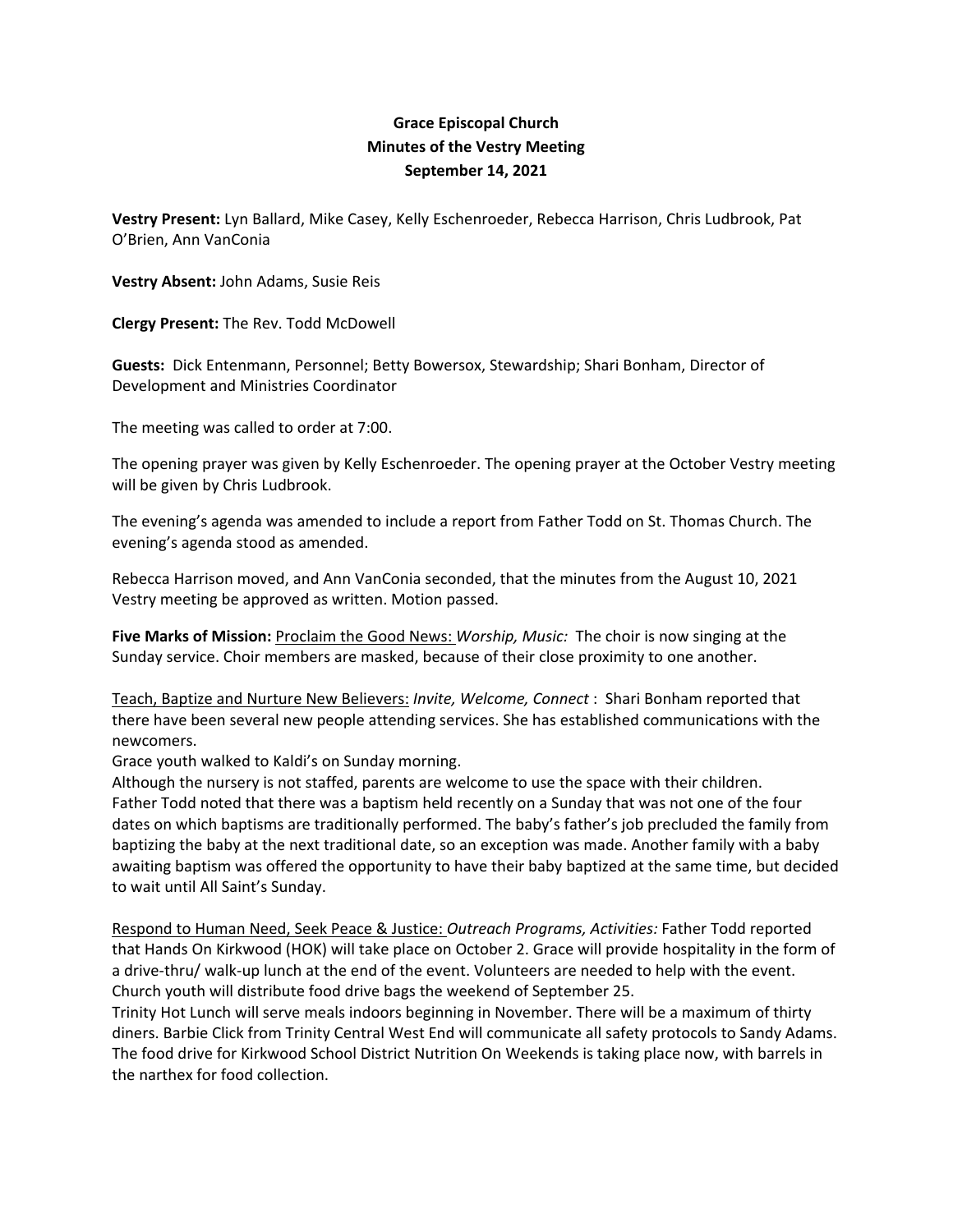Safeguard Creation: *Environmental Stewardship:* There are no plans for tree removal in the "wedge" bed at the back of the church. Rebecca Harrison noted that the irrigation system will be turned off in three weeks.

Ministries of Governance, Administration, Stewardship and Facility: *Financial Report:* Tim Engelbrecht provided the Vestry with the financial report for the month ending August 31, 2021. Since August is a non‐quarterly month, Tim did not give an oral report. Shari Bonham reported that a valid check had been fraudulently altered and cashed against Grace's checking account. Tim Engelbrecht will complete paperwork to get the money refunded to Grace. Father Todd reported that both the Diocesan finances and Grace's finances are in good shape. Pat O'Brien wondered about current cash flow. Father Todd noted that, while 3 months in cash reserves is desired, it is typical to have less than that at this time of year.

Father Todd reported that Ron Gaus will place commissary kitchen ads on Craig's List today. The City of Kirkwood will now allow commissary kitchens in residential areas.

Pat O'Brien moved, and Rebecca Harrison seconded, that the financial report for the month ending August 31, 2021 be received. Motion passed.

**Stewardship:** Betty Bowersox reported that she will be creating a 2 page brochure on The Case For Giving. Grace's many food related ministries will be highlighted. Every Perfect Gift reflections will begin on September 19 in the Messenger and service leaflet.

**Junior Warden Report**: Rebecca Harrison reported that the A/C compressor required oil, at a cost of about \$1300.00.

Surge protectors will be installed on seven panels, which will obviate the need for re‐programming electronics every time there is a power surge.

Rebecca is soliciting bids for replacement of the elbows in the pipes that drain from the kitchen. They were discovered to be leaking last month.

Boiler work on the backflow system will take place next month. Rebecca will make sure the water is not left running, as it likely was last year.

**Senior Warden Report:** Chris Ludbrook gave the Vestry an overview of the 2021‐2022 church school year. Chris was happy to report that more children than anticipated were present on September 12. Confirmation class will take place in the spring, led by Joanie VanReese and Dianne Casey. Confirmation will take place at Grace during the Bishop's annual visit. Traditional activities such as the turkey cookie sale and the "Souper" Bowl of Caring will take place this year.

The parish picnic will be held on September 26. Chris Ludbrook is organizing the bar‐b‐que, and Shari Bonham is organizing the side dishes and set up/tear down. It was suggested that neighbors of Grace Church, the Lab School and the Kirkwood City Council be invited.

**Report of the Rector:** Father Todd provided the Vestry with an amended copy of the proposed By‐laws change of Article II (Quorum and Voting), which would add language regarding attending meetings via electronic means. The proposed change to the By‐laws was approved by the parish at the 2021 annual meeting, and then sent to the Diocesan Standing Committee for their approval. The Standing Committee altered the language, but not the intent, of the proposed change. The Chancellor of the Diocese will allow the Vestry of Grace Church to approve the changes to the language of the proposal without going to the parish for approval. Pat O'Brien moved, and Rebecca Harrison seconded, the Vestry approve the amendments made by the Chancellor of the Diocese, per the Standing Committee, to the proposed By‐ laws changes to Article II as approved at the 2021 annual meeting. Motion passed.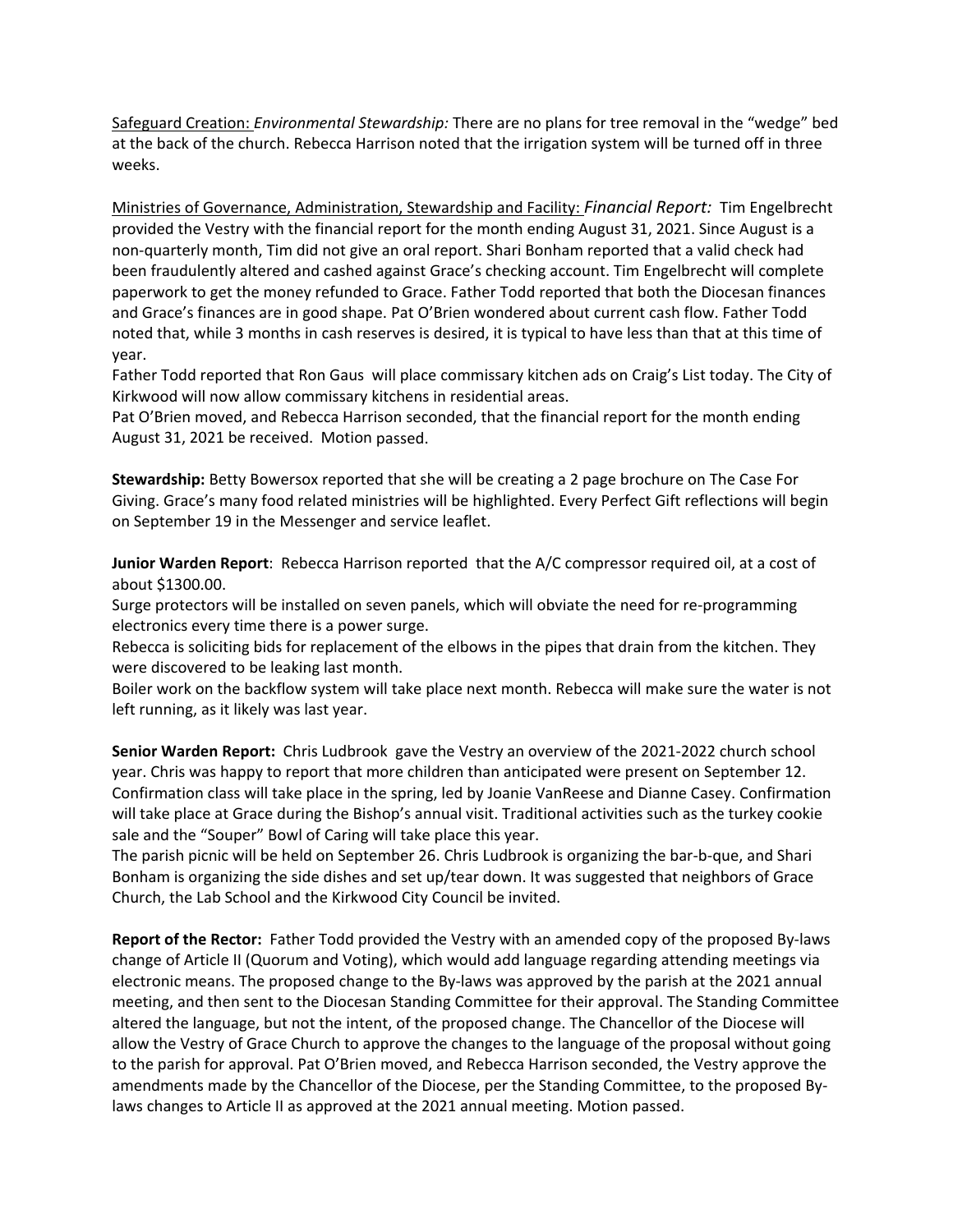Father Todd reported that Iris Grote, parish secretary, resigned at the end of August. Volunteer help in the office would be appreciated, especially during the first two weeks of December.

Emily Hilquist Davis has been named the new Rector of Advent Episcopal Church, Crestwood. It is likely that St Thomas Church for the Deaf will follow her to Crestwood, but the matter is unsettled at this time. In the event St Tomas leaves Grace, the chapel, the Thompson room and their office space would be freed up for rental purposes.

Father Todd thanked Ann and Brent VanConia for hosting the Perpetual Grace reception on September 10. Father Todd reminded the Vestry of the importance of building up the church's endowment, and stressed that participation in the Perpetual Grace program, regardless of the size of the bequeathal, is very important. The Vestry was referred to page 445 of the Book of Common Prayer, which states that "the Minister of the Congregation is directed to instruct the people, from time to time, about the duty of… all persons to make wills, while they are in health, arranging for the disposal of their temporal goods, not neglecting, if they are able, to leave bequests for religious and charitable uses."

The evenings meeting concluded with a reading of Compline.

Lyn Ballard moved, and Kelly Eschenroeder seconded that the meeting adjourn. Motion passed.

The meeting adjourned at 8:50.

Respectfully submitted

Sue Nixon Secretary of the Vestry